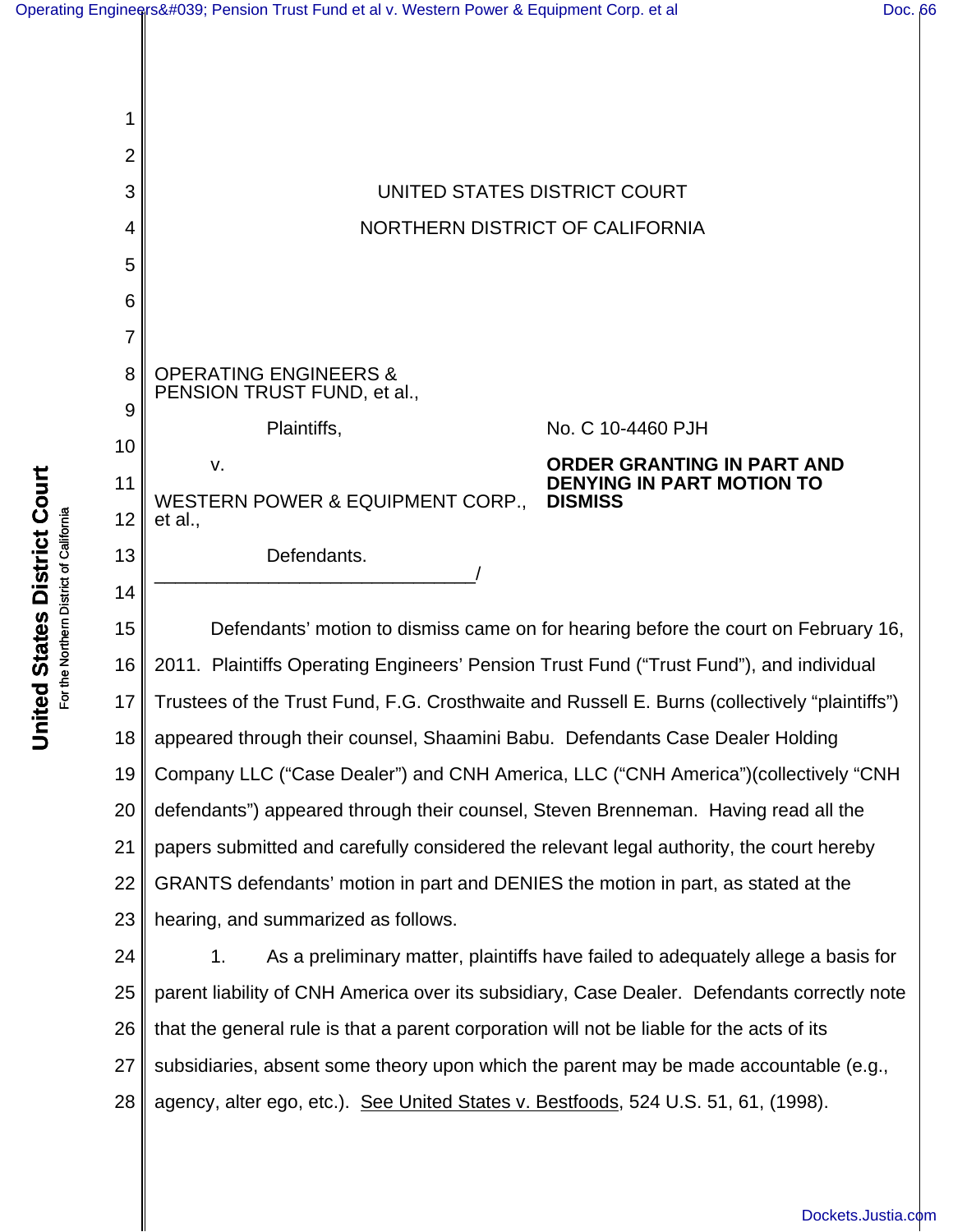1 2 3 4 5 6 7 8 9 10 11 12 Plaintiffs' complaint makes only one allegation as to defendant CNH America – i.e., that CNH America is the parent company of Case Dealer – and contains no other allegations regarding any degree of control that CNH America had over Case Dealer, any acts specifically undertaken by CNH America on its own, or any authorization that CNH America gave to Case Dealer in connection with any of the events at issue. See First Amended Complaint ("FAC"), ¶¶ 6, 18. To the extent, moreover, that plaintiffs rely upon the letter agreement attached as Exhibit A to the First Amended Complaint in order to demonstrate a basis for parent liability, the letter agreement simply describes Case Dealer as a "wholly owned subsidiary of CNH America," makes no mention of any affirmative representations undertaken by CNH America, does not evidence any type of relationship in existence between Case Dealer and CNH America, and is executed only by Case Dealer – not CNH America. See FAC, Exhibit A ("Letter Agreement"), p. 1, first paragraph; p. 4.

13 14 15 16 17 18 Thus, plaintiffs' allegations are insufficient to establish any kind of plausible basis for parent liability for the acts of the subsidiary, and the court therefore GRANTS defendants' motion to dismiss defendant CNH America from the action. Leave to amend is granted, however, so that plaintiffs may plausibly allege facts establishing a basis for a finding of parent liability. In so amending, plaintiffs must rely on more than the letter agreement to establish a basis for parent liability.

19 20 21 22 23 24 25 26 27 28 2. Plaintiffs' claim for breach of contract – which is premised on the attached letter agreement – fails to state viable claim for relief as to defendant Case Dealer. To the extent that plaintiffs, who are not a party to the letter agreement, argue that a breach claim may be asserted against defendant by virtue of the plaintiffs' third party beneficiary status, the court finds that plaintiffs have failed to sufficiently allege as much. Under California law, a purported third-party beneficiary must show that the contract was "made expressly for the benefit of a third person." Cal. Civ. Code § 1559; Tr. of Screen Actors Guild-Producers Pension and Health Plans v. NYCA, Inc., 572 F.3d 771, 779 (2009); see also Spinks v. Equity Residential Briarwood Apts., 171 Cal. App. 4th 1004 (2009)("it is not enough that the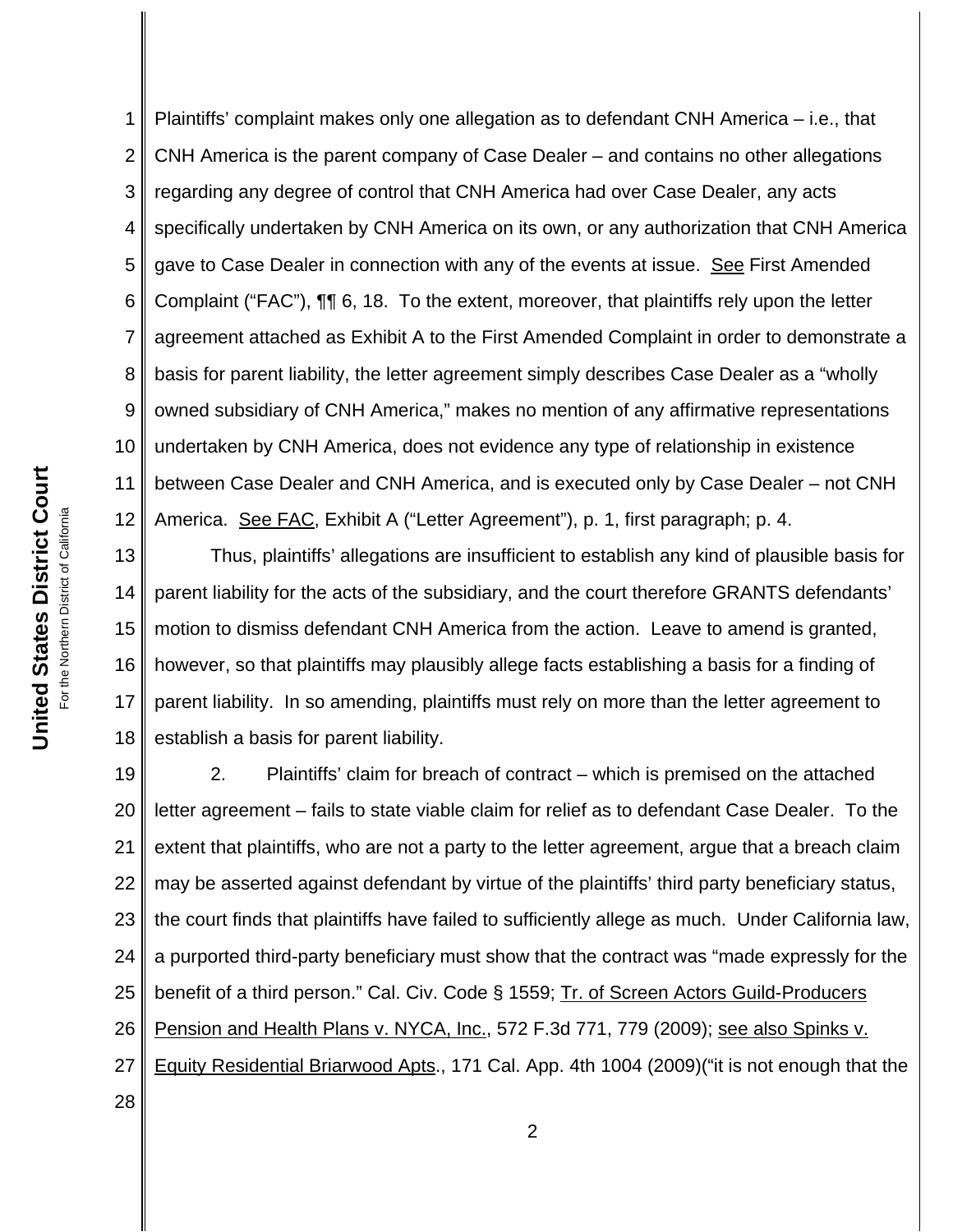1 2 3 4 5 6 7 8 9 10 third party would incidentally have benefitted from performance.... The contracting parties must have intended to confer a benefit on the third party")(citation and internal quotation marks omitted). The letter agreement in question does not disclose any affirmative promise by Case Dealer to convey unpaid withdrawal liability to the Trust, but rather expressly limits Case Dealer's liability for any unpaid withdrawal liability and in the process, reflects a pre-existing obligation that WPE has to plaintiffs – i.e., an incidental benefit. And while plaintiffs contend that the Trust provided Case Dealer with notice of withdrawal liability sufficient to support third party beneficiary status, the complaint nowhere alleges as much. Accordingly, plaintiffs have failed to allege any third party beneficiary status, and the breach claim is therefore DISMISSED on these grounds.

11 12 13 14 15 16 17 18 19 20 21 22 23 24 25 Even assuming plaintiffs' ability to adequately allege third party beneficiary status, the latter point also warrants dismissal of plaintiffs' breach of contract claim on grounds that plaintiffs failed to adequately allege the elements of a breach claim. See, e.g., First Comm. Mort. Co. v. Reece, 89 Cal. App. 4th 731, 745 (2001)("A claim for breach of contract under California law consists of the following elements: (1) the existence of a contract; (2) performance by the plaintiff; (3) breach by the defendant; and (4) damage resulting from the breach."). Plaintiffs premise the breach claim in part upon plaintiffs' alleged submission of a claim for estimated withdrawal liability in September 2008 to WPE defendants, during the WL Holdback period, and Case Dealer's failure to release the WL Holdback funds upon receipt of that estimated withdrawal liability, as per the terms of the letter agreement. See FAC, ¶¶ 31; Letter Agreement at p.2. As noted, however, plaintiffs never allege that they provided any estimate of withdrawal liability to Case Dealer specifically – only to the WPE defendants. See id. Nor have they otherwise alleged that Case Dealer was made aware of any potential claim in September 2008 or during any other portion of the WL Holdback period.

26 27 Accordingly, for the foregoing reasons, plaintiffs' breach of contract claim is DISMISSED. The dismissal is with leave to amend, however, so that plaintiffs may

**United States District Court United States District Court** For the Northern District of California For the Northern District of California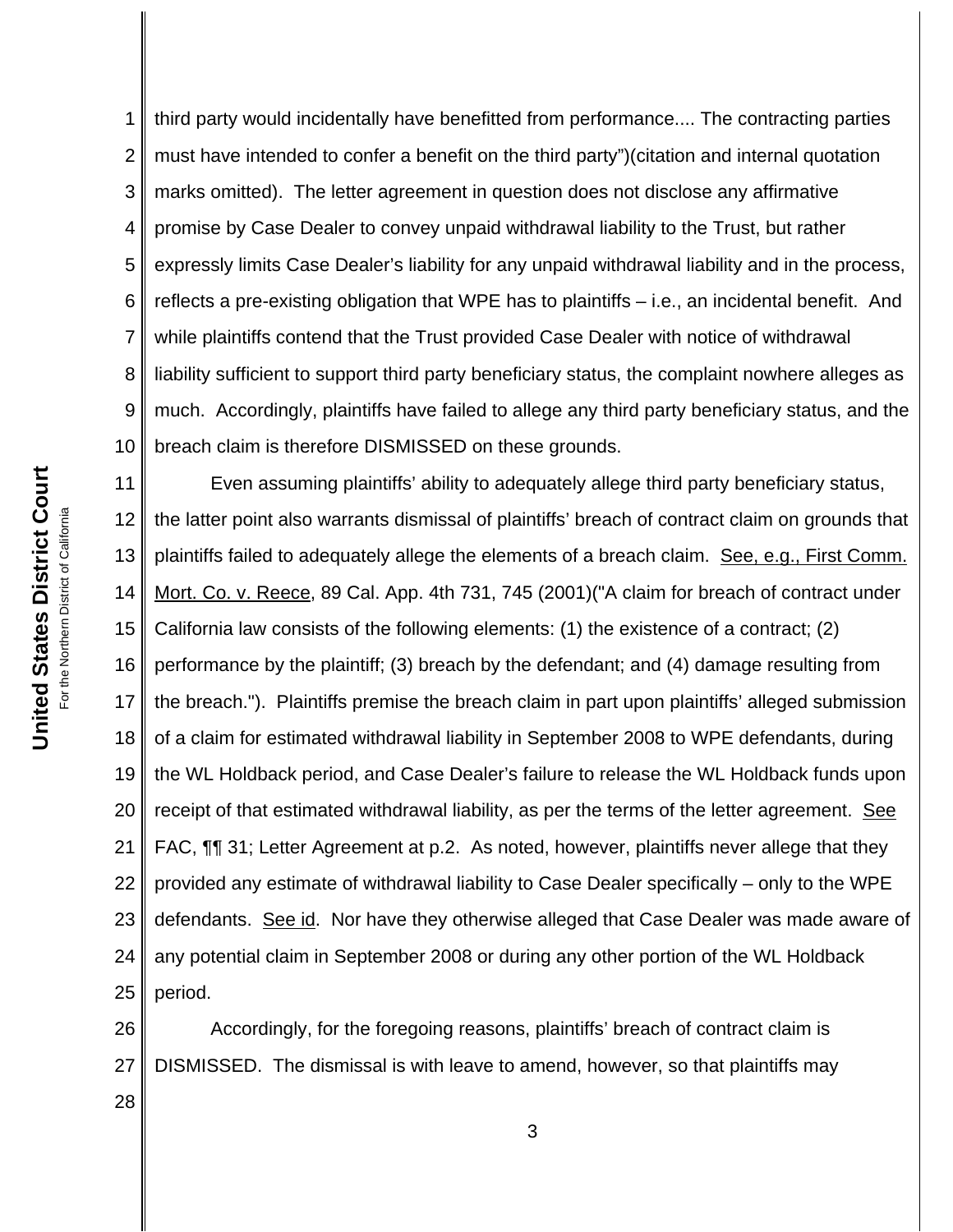1 2 properly allege both third party beneficiary status and an adequate breach of contract claim.

3 4 5 6 7 8 9 10 11 12 13 14 15 16 17 18 19 20 3. Plaintiffs' conversion claim against defendant Case Dealer similarly fails. The elements of a conversion claim are (1) the plaintiff's ownership or right to possession of the property at the time of the conversion; (2) the defendant's conversion by a wrongful act or disposition of property rights; and (3) damages. Oakdale Vill. Grp. v. Fong, 43 Cal. App. 4th 539, 543-44 (1996). Plaintiffs have failed to allege the first and second of these prongs. With respect to the first – i.e., plaintiff's ownership or right to possession of property (here, ownership of the WL Holdback amount) – plaintiffs argue that the WL Holdback is the property of the Trust since it was to be used to pay the WPE's liability, as demonstrated by the letter agreement. However, while true that the letter agreement clearly contemplates that the WL Holdback amount was set aside in order to satisfy a possible claim by the Trust as to WPE's withdrawal liability, this is distinct from any avowal that the money set aside for this purpose constitutes plaintiffs's property. Nor have plaintiffs anywhere alleged in their complaint that any party – WPE or Case Dealer – has conceded plaintiffs' claim for withdrawal liability in the first place. Furthermore, to the extent plaintiffs contend that the September 2008 estimation of withdrawal liability provided to Case Dealer constituted a transfer of the WL Holdback to the Trust as property, as already stated, plaintiffs have nowhere alleged that they provided the September 2008 estimation to Case Dealer specifically – only that they provided it to the WPE defendants.

21 22 23 24 25 26 27 With respect to the second conversion prong – i.e., that defendants have engaged in wrongful conduct – plaintiffs contend in part that defendant engaged in wrongful conduct by concealing the letter agreement and WL Holdback from the trust, and failing to notify the Trust of the WL Holdback. However, plaintiffs have nowhere alleged any duty anywhere in the letter agreement or otherwise that placed upon Case Dealer – a non-party to the ERISA Trust in question – a duty to inform plaintiffs of the WL Holdback, or the letter agreement itself. Without any such duty, defendant cannot be liable for any unlawful concealment.

**United States District Court United States District Court** For the Northern District of California For the Northern District of California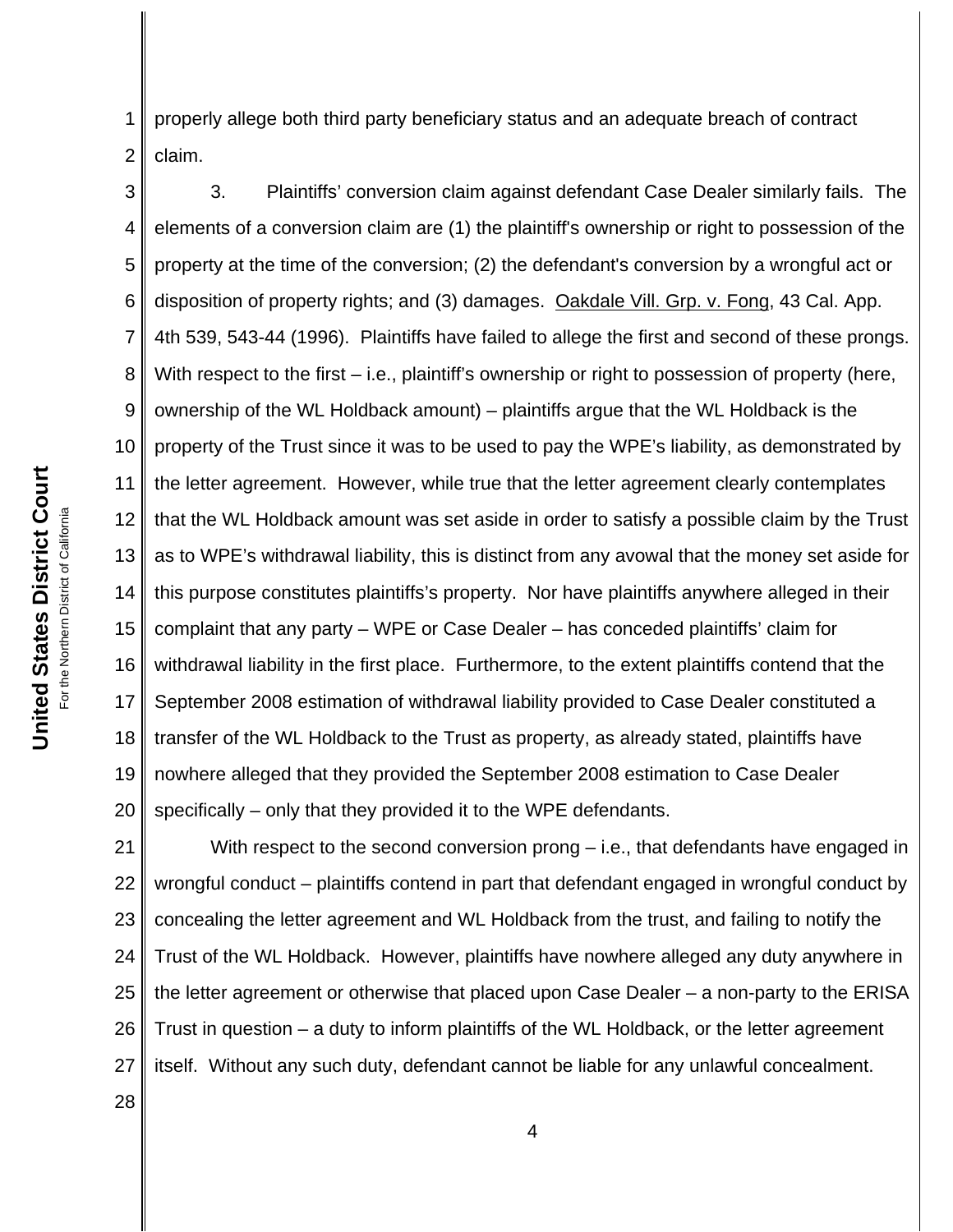1 2 3 4 5 6 4. Plaintiffs' claim for constructive trust against Case Dealer is DISMISSED with prejudice. There is no independent claim for a constructive trust; rather it is treated as an equitable remedy. Phoenix Techs. Ltd. v. DeviceVM, 2009 WL 4723400, \*6 (N.D. Cal. Dec. 8, 2009) ("The Court concludes that a constructive trust is not a claim, but a remedy"); see also Batt v. City and County of San Francisco, 155 Cal. App. 4th 65, 82 (2007); Glu-Fold, Inc. v. Slautterback Corp., 82 Cal. App. 4th 1018, 1023 n. 3 (2000).

7 8 9 10 11 12 13 14 15 16 17 18 19 20 21 22 23 5. Plaintiffs have also failed to state a viable claim against defendant pursuant to ERISA § 4212(c), codified at 29 U.S.C. § 1392(c). Plaintiffs have not alleged that the sale of assets by WPE to CASE DEALER, and the resulting letter agreement that stemmed from that sale, were entered into for the express purpose of avoiding or evading withdrawal liability. Indeed, plaintiffs' allegations appear to allege the opposite: plaintiffs allege that WPE defendants agreed to sell to the CNH defendants certain of their assets for \$30 million and that a letter agreement was subsequently entered into in which the CNH defendants specified that they were unwilling to close on the sale unless a provision was included for satisfaction of a possible claim by the Trust for withdrawal liability. FAC, **[1]** 27-28. These allegations do no more than allege a regular arm's length transaction between commercial entities. Thus, plaintiffs have failed to allege the type of sham transaction – i.e., changes in identify, form, control, or transactions which are less than bona fide and arm's length – that is required to run afoul of section 1392(c) under Cuyamaca Meats, Inc. v. San Diego and Imperial Cntys. Butchers' and Food Emp'rs' Pension, 827 F.2d 491 (9th Cir. 1987). Accordingly, the court hereby DISMISSES this cause of action, for failure to adequately allege avoidance and evasion under ERISA § 4212(c). Leave to amend is granted, so that plaintiffs may attempt to cure the foregoing deficiencies.

24 25 26 27 6. Finally, to the extend defendants seek dismissal of plaintiffs' sixth cause of action alleging successor liability against defendant Case Dealer, defendants' motion is DENIED. Plaintiffs allege that Case Dealer was aware that the WPE defendants were subject to withdrawal liability and "chose to assume the obligation to pay the withdrawal